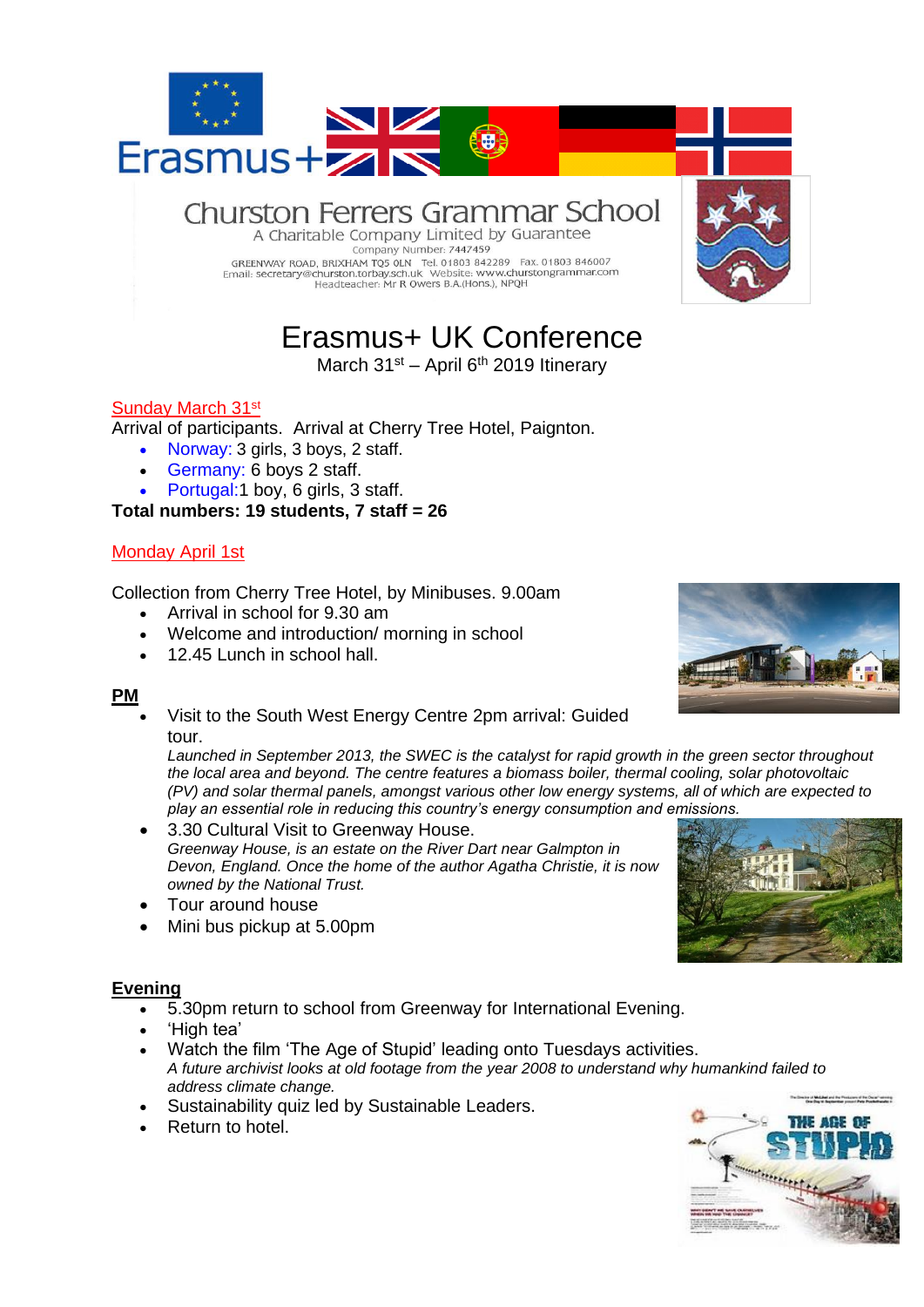

- Collect from Hotel via Minibus 8.45am
- Brixham & Dartmouth: low carbon energy day, plastics, recycling. Beach clean.
- Coastal walk to Brixham via Churston Cove and do a beach clean. *(suitable footwear and clothing needed)*
- Fish & Chip Lunch at Rockfish, with a 30 min presentation on sustainable fishing.
- Free time in Brixham: walk to the Shoalstone pool or visit the Brixham Heritage museum or shops.
- Minibuses to Kingswear, foot ferry across river to Dartmouth
- PM: Dartmouth: visit to the town and/or walk to the Castle. *Dartmouth Castle is an artillery fort, built to protect Dartmouth harbour in Devon, England. The earliest parts of the castle date from the 1380s,*



### **Evening**

• Free evening time in Paignton - shopping, crazy golf, Paignton Pier, visiting the Geopark Geoplay area, food….

# Wednesday April 3rd

- Minibuses pickup at 9.00am
- Visit to Totnes, a Transition Eco Town, and Sharpham Vineyard
- Visit the hydroelectric installation at Totnes weir introduce the idea of Transition Towns.
- Natural Burial Ground with views over River Dart and estate, talk a bit about green burials.
- Look in the House photo opportunity on the staircase develop the idea of Transition Towns & local solutions in one of their rooms (30 min)
- Walk down and visit the wine and cheese and vineyard. Early lunch at Sharpham.
- Drive back to Totnes. Students and staff explore town with a Churston guide highlight sustainability initiatives.
- Free time in Totnes
- Mini buses back to School for 3.30

#### **Evening**

- Host meal with students 3.40, return to hotel between 9.30-10.30 pm
- Staff 6.45 pickup in minibus: Staff meal The Drum Inn, Cockington, Torquay



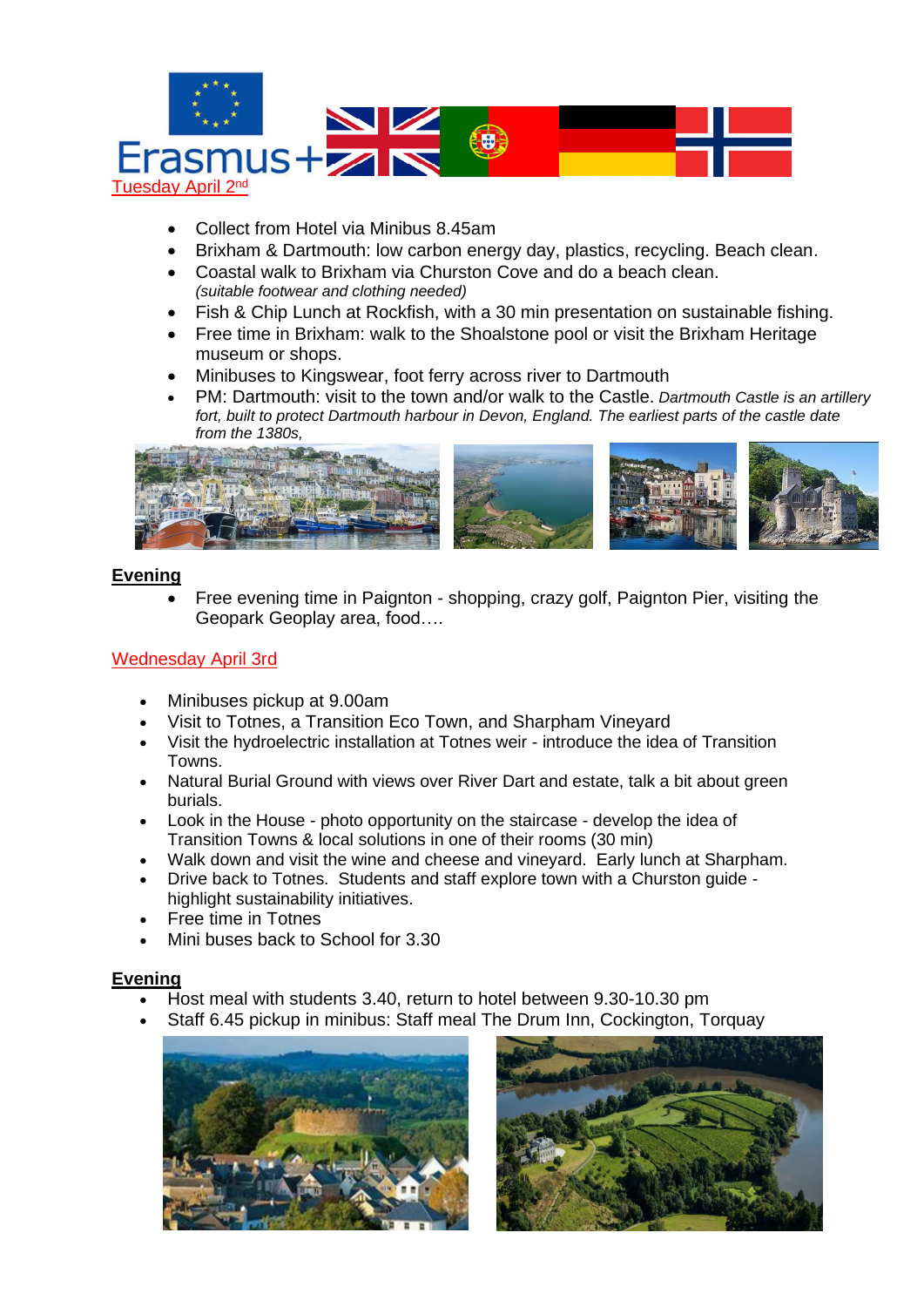

# Thursday April 4th

- Coach from hotel 8.00am departure
- Travel to Hinkley Point Nuclear Power Station for guided tour.

### **Important Information for the Nuclear Power Station visit.**

Before your visit, can you please take a few moments to familiarise yourself with these important requirements:

Photo identification is required to gain access onto the Hinkley Point C site. The accepted methods of identification are either a current passport OR a current photo driving licence, and MUST match the name you have given us for the security document. Failure to provide either of these documents will result in site access being denied. Sensible footwear must be worn on site (no high heels or open toed shoes). Bags and personal belongings must be kept to a minimum. It would help us if these were left in your vehicles.

All visitors will be subject to a random metal detector personal search, along with any bags and briefcases. It is not permitted to bring or use cameras and mobile telephones on the site. Please leave them in your vehicle or at home. Other prohibited items include: radio transmitters, animals, weapons, knives, explosives of any kind, personal radios and music players.

- Packed lunch
- 2.30pm tour and talk Exeter Met Office
- Exeter city centre free time in Exeter: RAMM museum, Cathedral, shops etc
- Evening meal: Exeter City Centre
- Return to hotel 8.30pm

# Friday April 5th

- Coach from hotel 8.00am departure
- Full daytrip to the Eden Project Cornwall

*Eden Project, Cornwall. Inside the artificial biomes are plants that are collected from all around the world. The project is located in a reclaimed Kaolinite pit. The complex is dominated by two huge enclosures consisting of adjoining domes that house thousands of plant species and each enclosure emulates a natural biome. The first dome emulates a tropical environment and the second a Mediterranean environment. The massive amounts of water required to create the humid conditions of the Tropical Biome, and to serve the toilet facilities, are all sanitised rainwater that would otherwise collect at the bottom of the quarry. The complex also uses Green Tariff Electricity – the energy comes from one of the many wind turbines in Cornwall, which were among the first in Europe.*

- Return to hotel
- Evening meal at Paignton.